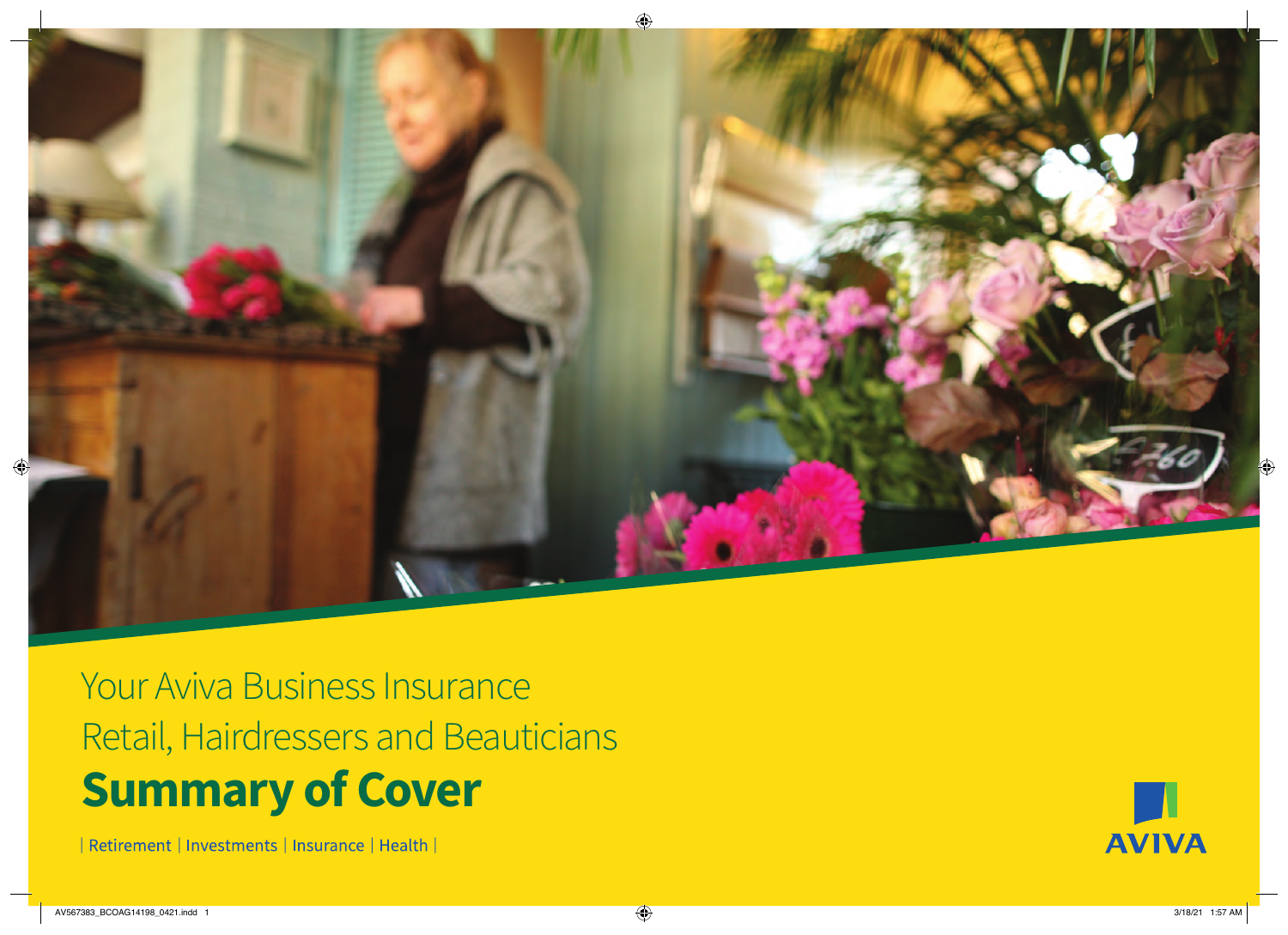## **Business Premises – Buildings, Stock, Contents and Electronic Equipment**

This is a summary of the Buildings, Stock, Contents and Electronic Equipment section of your policy. You will find the full terms and conditions in the policy document, but we have tried to put all the essentials here in this summary. Your cover depends on the choices you have made and your cover document will show the items you have chosen to include along with the cover limits.

#### **What is Buildings, Stock, Contents and Electronic Equipment Insurance?**

This cover is designed for businesses that operate from dedicated business premises that are either owned or rented. If you own the business premises you can protect the buildings against damage from common risks like fire, flood, burst pipes or falling trees and we will cover the cost of the repairs. You can also protect your business stock, contents and/or electronic equipment at your premises or when you're out and about. Wherever you are in the world we'll repair or replace the items quickly if they're damaged or stolen.

You can tailor our business premises insurance to suit your business needs. Simply choose the cover – from stock only to protecting all the valuable items your business depends on.

| <b>Section</b>                                               | <b>Buildings</b> | <b>Contents &amp; Electronic</b><br><b>Equipment</b> | <b>Limits</b>                                                   |
|--------------------------------------------------------------|------------------|------------------------------------------------------|-----------------------------------------------------------------|
| Basis of Cover - 'All Risks' including Glass and Subsidence. |                  |                                                      |                                                                 |
| Changing locks                                               | ✓                | ✓                                                    | £50,000                                                         |
| Detecting leaks                                              | $\checkmark$     | $\checkmark$                                         | £50,000                                                         |
| Metered services                                             | ✓                |                                                      | £50,000                                                         |
| Underground services                                         | $\checkmark$     | $\times$                                             | Building sum insured                                            |
| Newly acquired buildings & improvements                      | ✓                | X                                                    | 10% of your Building sum insured or £500,000 whichever is lower |
| Damage to grounds by emergency services                      | $\checkmark$     | $\checkmark$                                         | £50,000                                                         |
| Damage to business records                                   | X                | ✓                                                    | £10,000                                                         |
| Unauthorised use of mobile phone                             | $\times$         | $\checkmark$                                         | $£250 - up to 2 claims$                                         |
| Lamps, signs and nameplates                                  | $\times$         |                                                      | £50,000                                                         |
| Theft damage to buildings                                    | $\checkmark$     | $\checkmark$                                         | Building or Contents sum insured                                |
| Homeworkers                                                  | $\times$         | $\checkmark$                                         | Contents or Electronic Equipment sum insured                    |
| Employees' or visitors' personal belongings                  | $\pmb{\times}$   | $\checkmark$                                         | £1,000 per person                                               |
| Option to add Terrorism cover                                |                  |                                                      | Buildings and Contents sum insured                              |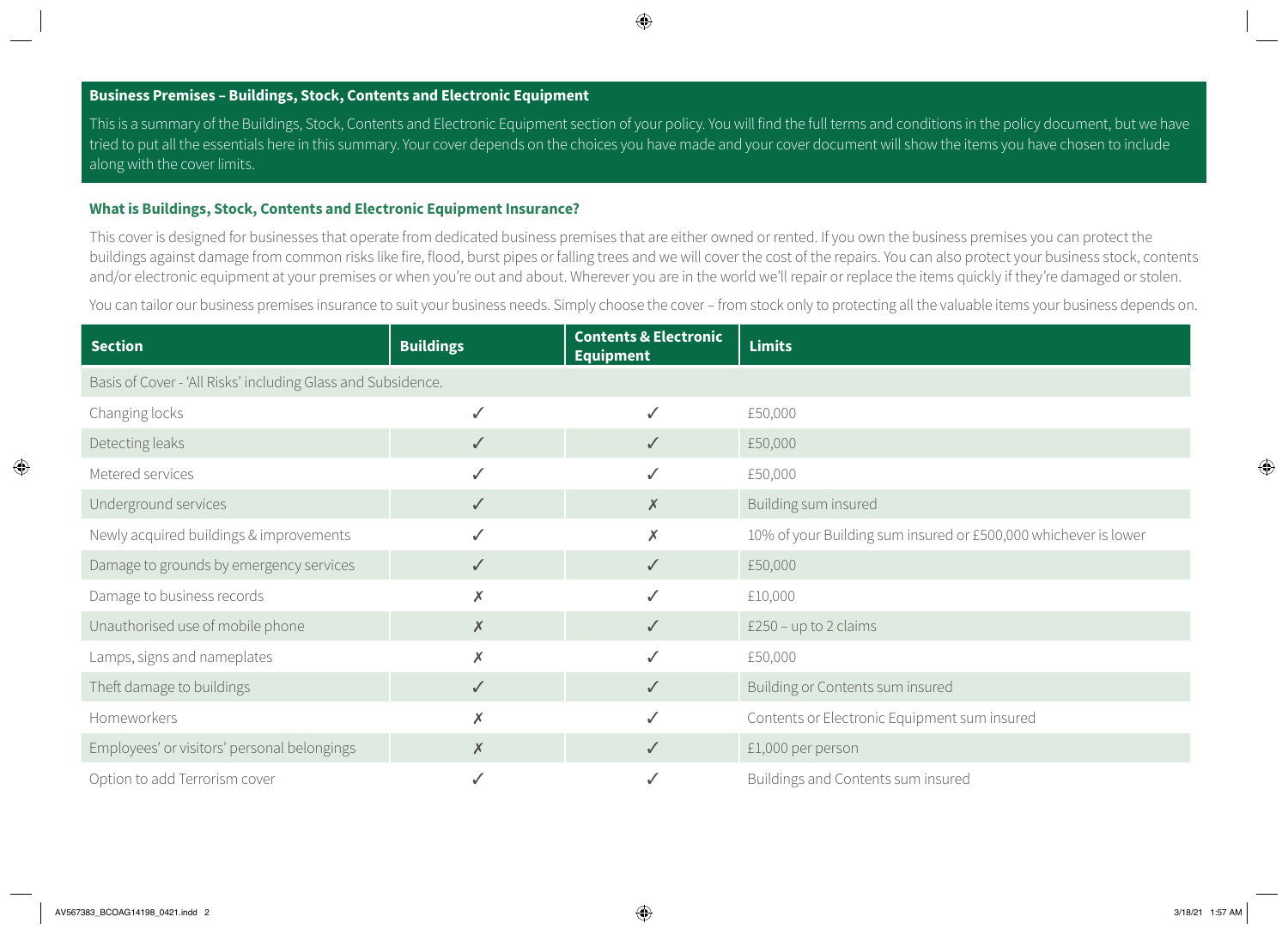- Cover for items outside Europe is restricted to 30 days per year
- Theft or attempted theft where you or your partners, directors, employees or household members are involved or from any building not capable of being locked or from open areas of the premises
- Overnight theft from unattended vehicle unless the keys have been removed from the vehicle, all manufacturer's security devices have been put into effect and any unattached trailers have anti-hitching devices which are put into effect
- Damage caused by storm, malicious persons, theft or attempted theft to property in any soft topped, open topped or open sided vehicle
- Damage to moveable property in the open caused by wind, rain, hail, sleet, snow, flood or dust
- Mechanical or electrical breakdown
- Unexplained losses, fraud or dishonesty
- Malicious damage, escape of water or glass breakage when your premises are unoccupied for more than 45 days
- Wear and tear, gradual deterioration, faulty or defective design, materials or workmanship
- Changes in the water table and frost damage
- £250 excess will be deducted from each claim.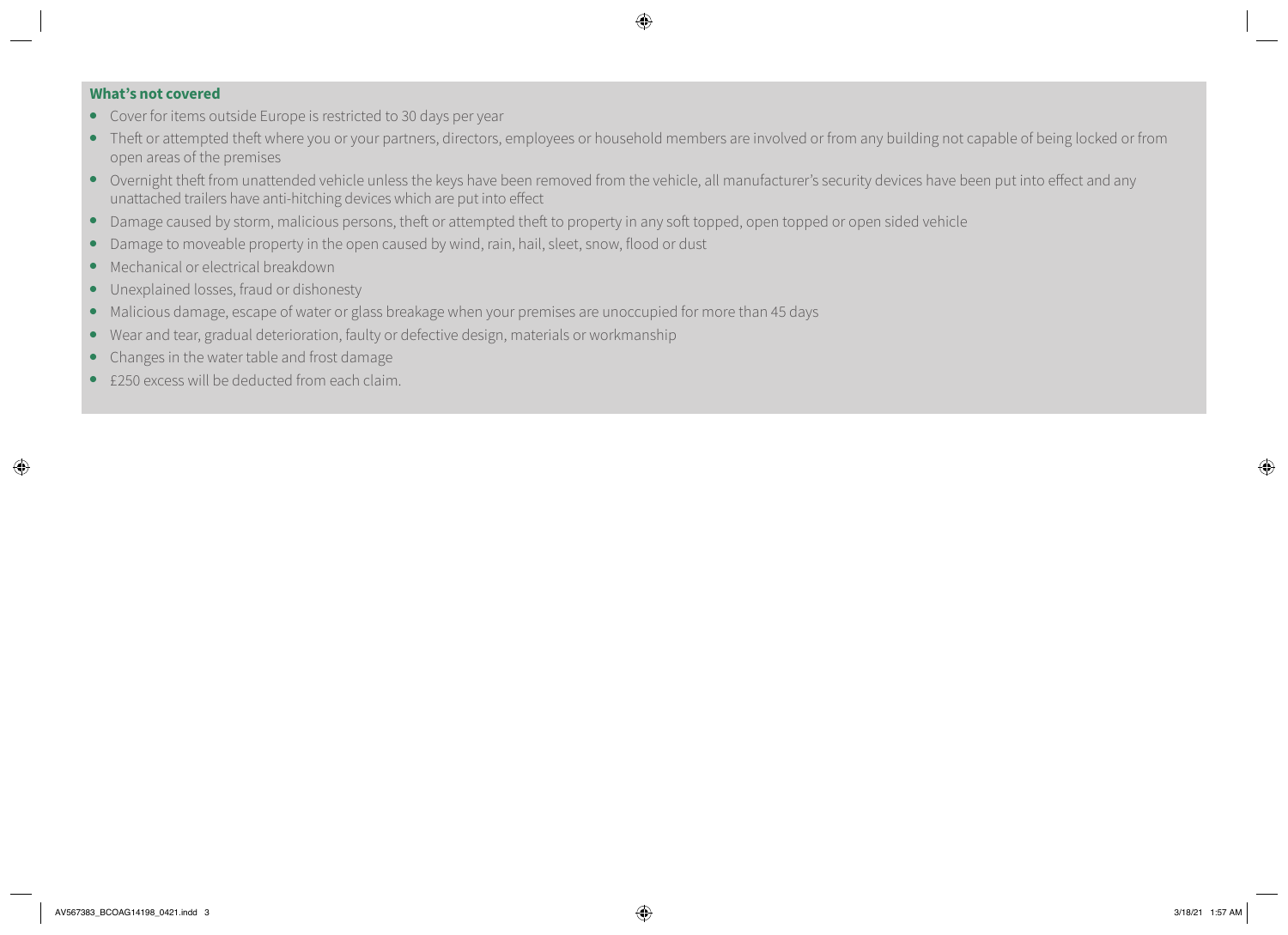# **Stock in Transit**

This is a summary of the Stock in Transit cover section of your policy. You will find the full terms and conditions in the policy document, but we have tried to put all the essentials here in this summary. Your cover depends on the choices you have made and your cover document will show the items you have chosen to include along with the cover limits.

## **What is Stock in Transit Insurance?**

This cover is designed for businesses whose income could be affected as a result of damage to stock and materials in trade whilst in transit.

# **What's covered**

● Damage to Stock and Materials in Trade whilst in transit by a vehicle used in connection with Your Business including loading and unloading and whilst temporarily stored during transit.

### **What's not covered**

- Defective or inadequate packing, insulation or labelling
- Evaporation or ordinary leakage
- Vermin, wear, tear, gradual deterioration or contamination
- An existing hidden defect in Your Stock and Materials in Trade.

## **NOTE**

**Stock in Transit cover is only available if you have bought our Buildings, Stock and Contents insurance.**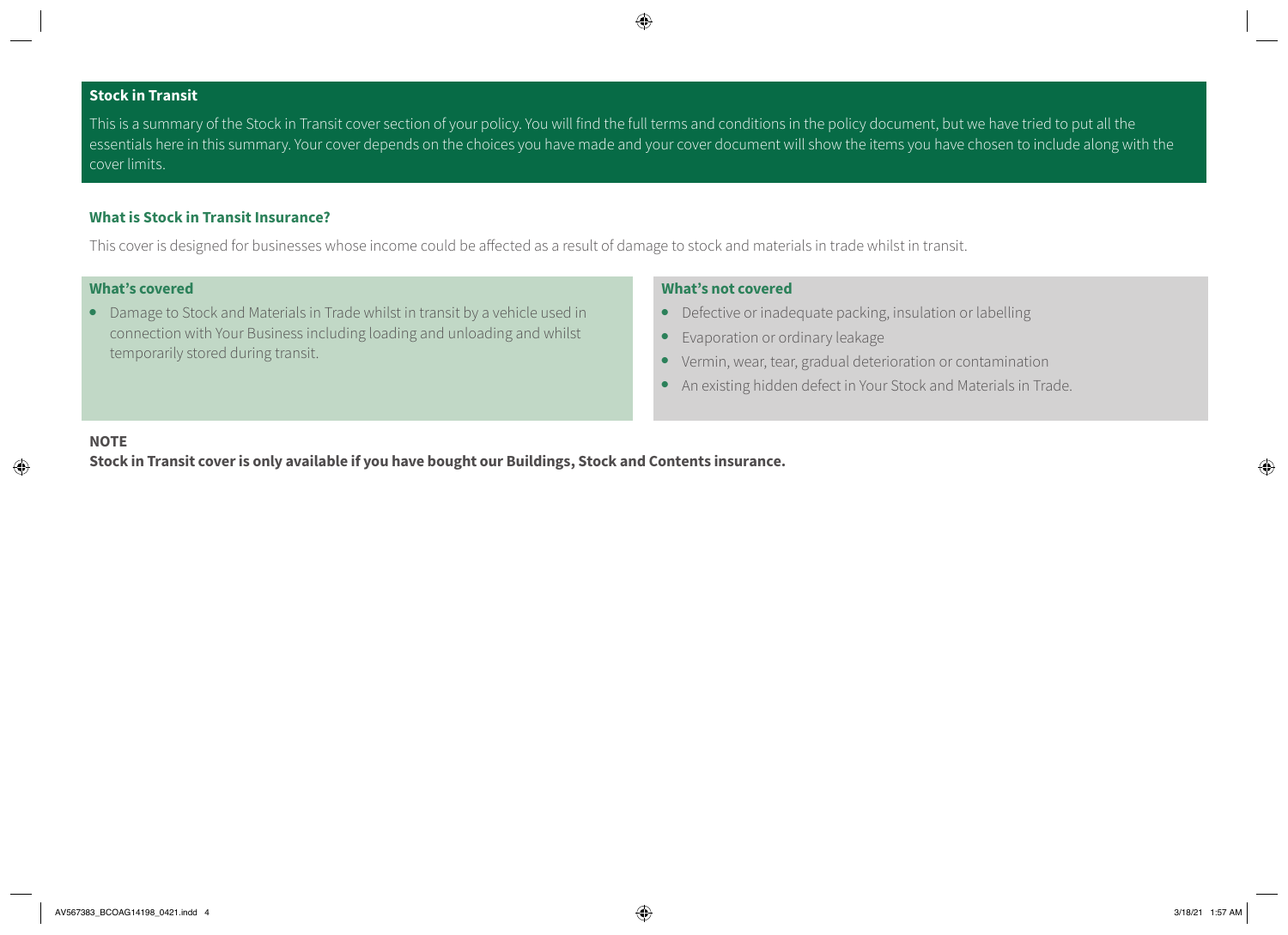## **Money and Assault**

This is a summary of the money and assault cover section of your policy. You will find the full terms and conditions in the policy document, but we have tried to put all the essentials here in this summary. Your cover depends on the choices you have made and your cover document will show the items you have chosen to include along with the cover limits.

#### **What is Money and Assault Insurance?**

Losing money, whether by accident or theft, is something that no business wants to go through. Money and assault insurance protects your business money against losses from your premises, at your home and whilst in transit.

#### **What's covered**

- Loss of money belonging to your business up to £5,000
	- on your premises during business hours
	- whilst in transit or in a bank night safe
	- on your premises from a locked safe after business hours
- Up to £500 not in a locked safe after business hours
- Up to £500 whilst at trade markets, fairs and exhibitions, as well as at your home or an employee's
- Up to £10,000 for bodily injury to you or your employees as a result of assault or attempted assault whilst carrying money belonging to your business.

#### **What's not covered**

- Shortage due to clerical or accountancy errors
- Loss due to the fraud or dishonesty of any employees not discovered within seven working days
- Loss from unattended vehicles
- Loss arising outside Great Britain, Northern Ireland, the Channel Islands or the Isle of Man.

#### **NOTE**

Money and Assault insurance is only available if you have bought our Buildings, Stock and Contents insurance.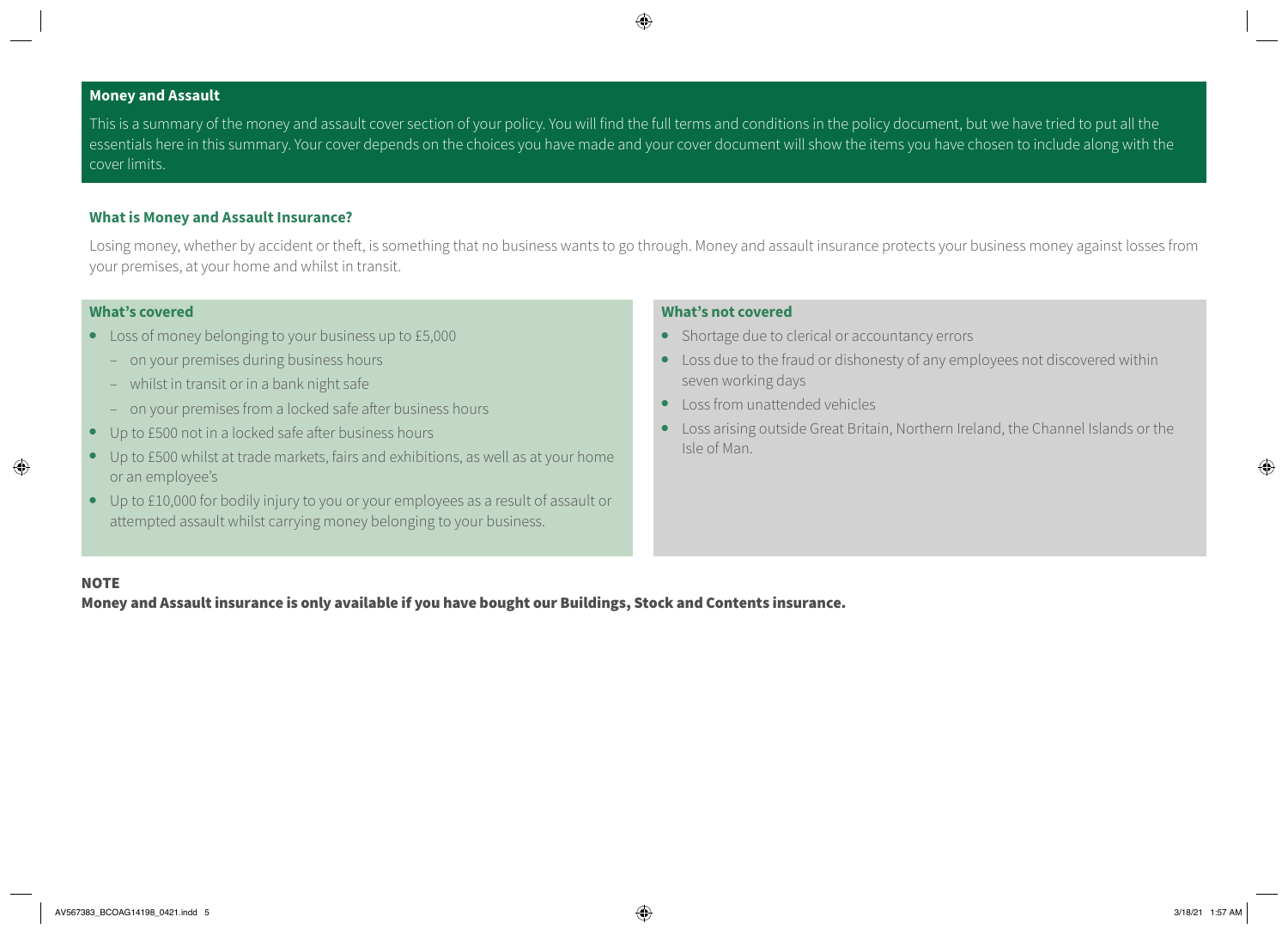#### **Business Income**

This is a summary of the business income cover section of your policy. You will find the full terms and conditions in the policy document, but we have tried to put all the essentials here in this summary. Your cover depends on the choices you have made and your cover document will show the items you have chosen to include along with the cover limits.

## **What is Business Income Insurance?**

If you insure your buildings and contents with us, you can also choose to add loss of business income insurance. For example, if your premises were temporarily unusable because of flooding, loss of income insurance will pay for the earnings you would have made until the business is back on its feet. It also pays for on-going operating costs such as wages and rent as well as additional expenses if you have to move to alternative premises or even hire extra staff.

#### **What's covered**

- Loss of income, up to £1 million, for a maximum period of 36 months
- Loss of income up to £50,000 per incident as a consequence of:
	- Damage to property that prevents or restricts access to your premises
	- Forced closure of your premises due to a specified disease occurring at the premises or within five miles of its' boundary, food poisoning, vermin pests or defective sanitation
	- Damage at your supplier's premises in the UK or The Republic of Ireland
	- Accidental failure of the public supply of electricity, gas or water lasting at least 4 hours
	- Accidental failure of telecommunications services lasting at least 4 hours
	- Loss of Attraction damage to property within one mile of your premises which causes a reduction in the number of customers visiting the area
	- Damage to property in transit
- Up to £10,000 to reproduce your business records if damaged and help with the cost of tracing your debtors
- Additional costs to prevent a reduction in your income due the death or total disablement of the owner, director or trustee
- Additional costs you incur due to an employee lottery win.

- Losses excluded under your buildings and contents cover
- Erasure or distortion of data unless caused as a result of damage to your computer equipment
- If your business is wound up or carried on by a liquidator or receiver or is permanently discontinued
- In respect of forced closure as a result of specified disease, food poisoning, vermin, pests or defective sanitation – any costs incurred in cleaning, repair, replacement, recall or checking of property.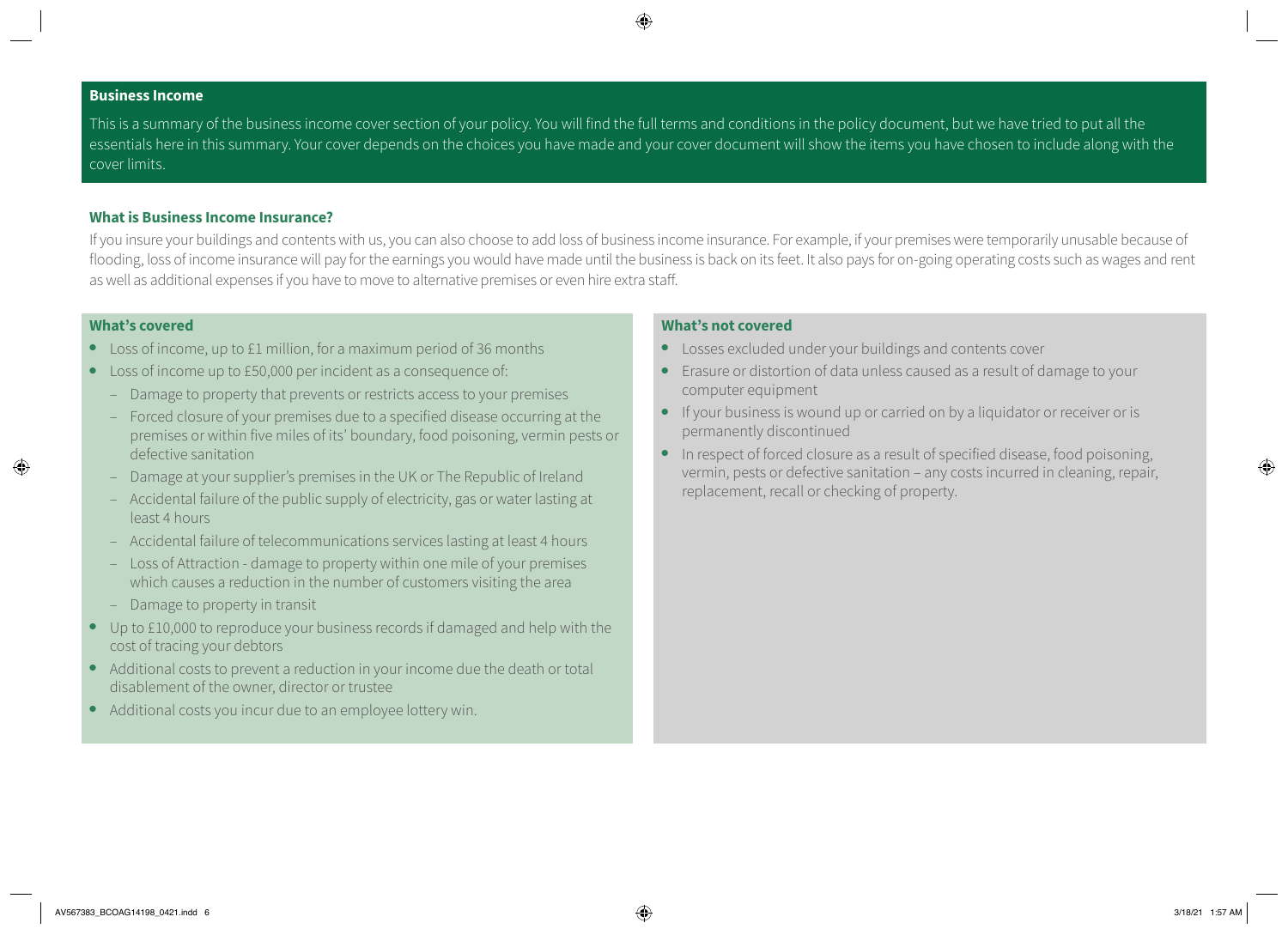#### **Temperature Controlled Stock**

This is a summary of the Temperature Controlled Stock cover section of your policy. You will find the full terms and conditions in the policy document, but we have tried to put all the essentials here in this summary. Your cover depends on the choices you have made and your cover document will show the items you have chosen to include along with the cover limits.

#### **What is Temperature Controlled Stock Insurance?**

If you keep stock in a refrigerated unit, there's a risk that it could be damaged if the unit breaks down. And since your stock is valuable, it pays to protect it with the right cover. If your refrigerated unit breaks down or there is a failure in the power supply this insurance will cover the cost of replacing your stock.

#### **What's covered**

- Damage due to a rise or fall in the temperature of the refrigerated unit
- Contamination from refrigerant fumes
- Damage caused by accidental failure of the public supply of electricity.

#### **What's not covered**

- Damage caused by wear and tear, deterioration, defects in the unit or failure to set any temperature controls
- The most we will pay for each refrigerated unit is up to £5,000 in any one claim
- 10% of each and every loss (minimum £25) where damage involves refrigeration units over 5 years old at the time of the damage

#### **NOTE**

**Temperature Controlled Stock cover is only available if you have bought our Buildings, Stock and Contents insurance.**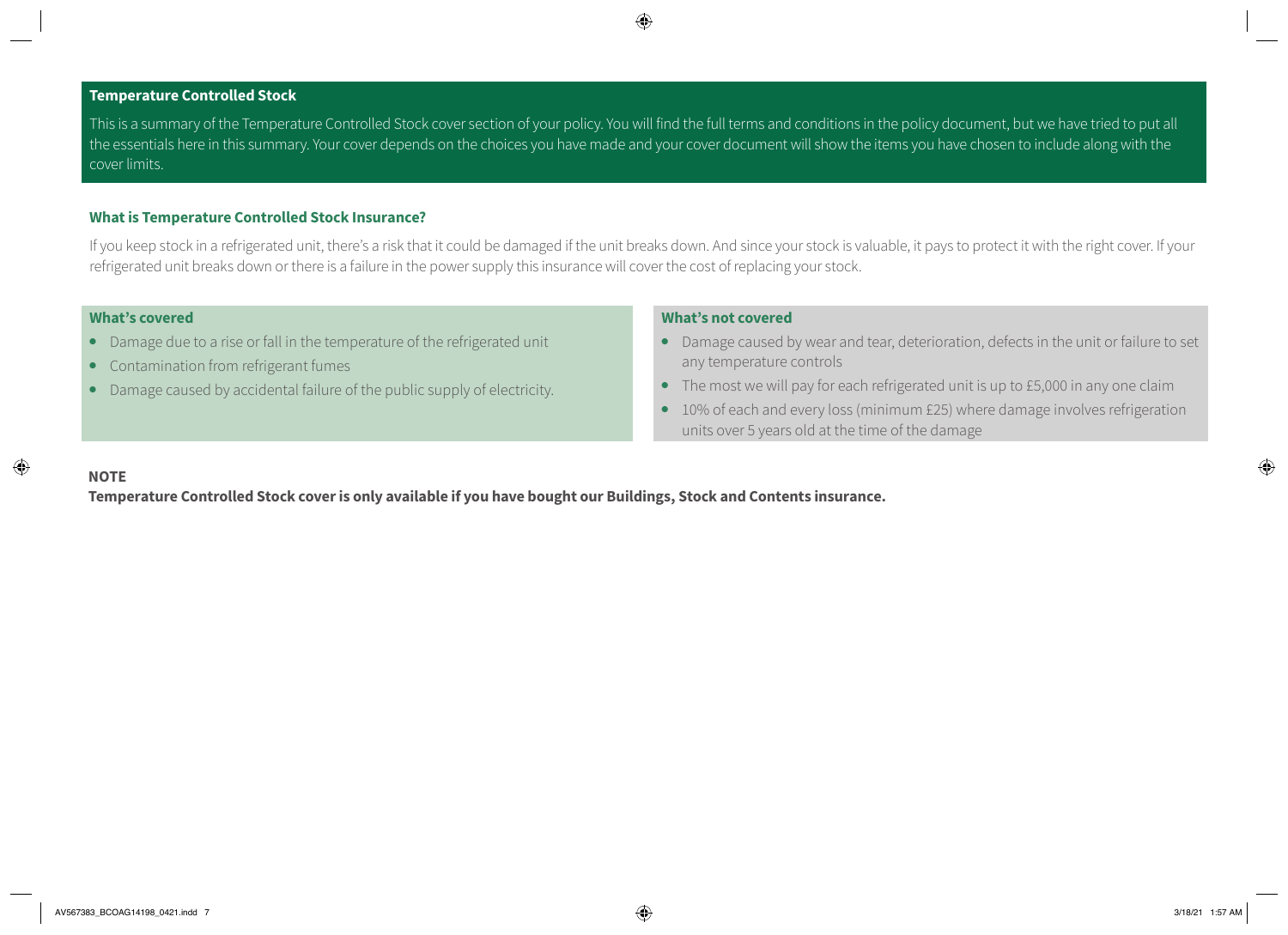## **Loss of Alcohol Licence**

This is a summary of the Loss of Alcohol Licence cover section of your policy. You will find the full terms and conditions in the policy document, but we have tried to put all the essentials here in this summary. Your cover depends on the choices you have made and your cover document will show the items you have chosen to include along with the cover limits.

### **What is Loss of Alcohol Licence Insurance?**

This cover is designed for businesses whose income could be affected as a result of non-renewal or withdrawal of your licence from causes beyond your control.

#### **What's covered**

We will pay you for reduction in the value of your interest in your premises or your business following Loss of Alcohol Licence.

## **What's not covered**

Loss of Alcohol Licence arising out of:

- If there has been any opposition to or any incident that may prejudice the granting, renewal, or transfer of the licence
- Proposer or licence holder has had an application for the granting, renewal or transfer of the licence refused or had conditions imposed
- Application for a transfer of the licence within the next 12 months.
- Any town or country planning, improvement or redevelopment
- Compulsory purchase or surrender
- Reduction or redistribution of licences
- A change in the law.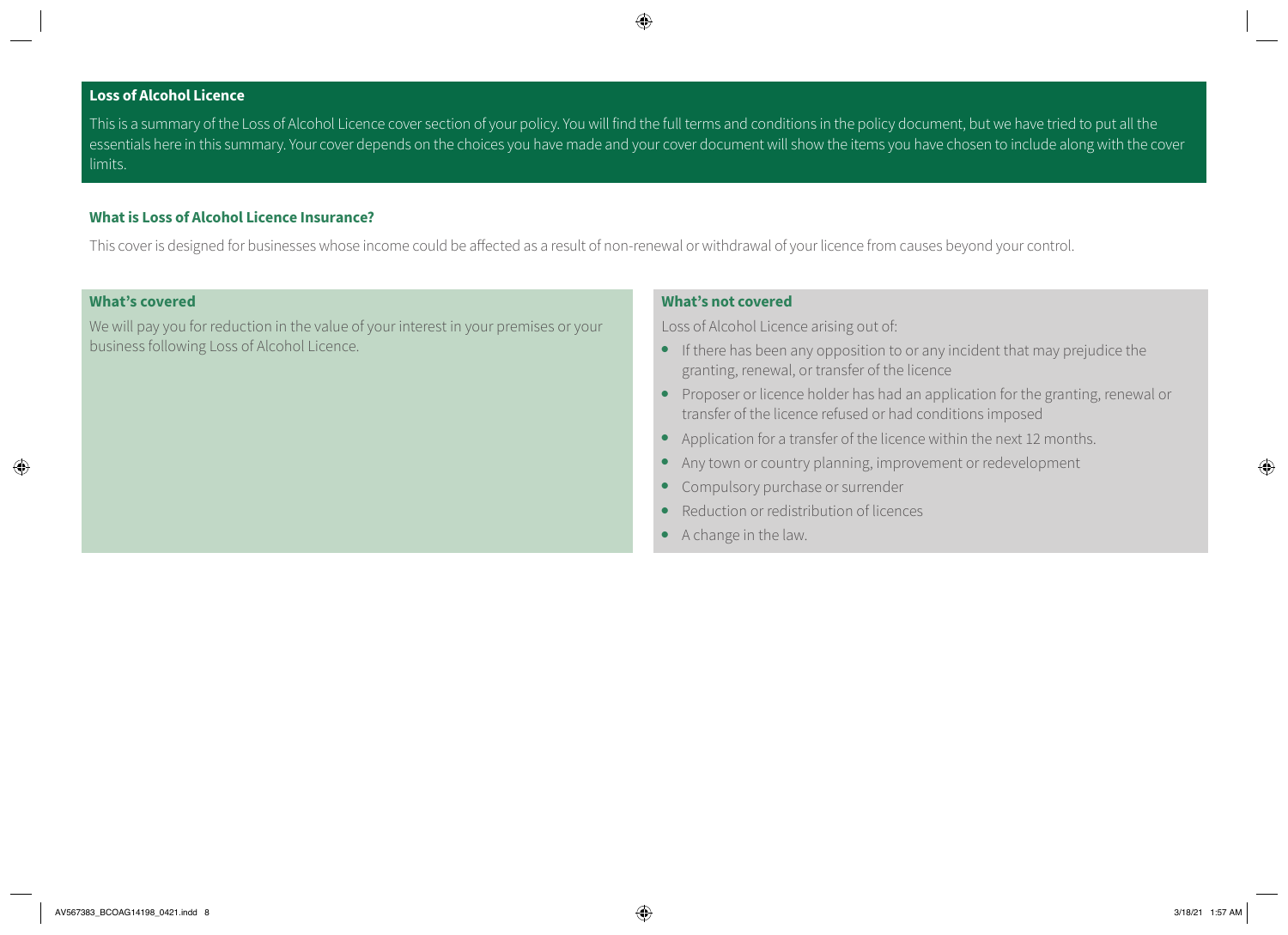# **Public and Products Liability (including Hairdressers and/or Beauticians Liability if selected)**

This is a summary of the public and products liability section of your policy. You will find the full terms and conditions in the policy document, but we have tried to put all the essentials here in this summary. Your cover depends on the choices you have made and your cover document will show the items you have chosen to include along with the cover limits.

## **What is Public and Products Liability Insurance?**

Public liability insurance provides protection if you are held responsible for causing accidental bodily injury to your clients, visitors, or the general public or damage to their property. Products liability cover sits alongside our public liability insurance protecting your business in the event that a product you make or supply causes an accidental injury to someone or damage to their property.

Our public and products liability insurance is there to cover the compensation payments and any associated legal costs and expenses you are liable for. The public liability cover limit you select is on an "any one occurrence basis". The most we will pay for all products liability claims during the policy period is the cover limit you chose.

### **What's covered**

- Products supplied includes
	- Promotional merchandise, brochures, food and drink
	- Branded goods in manufacturers' unopened container
	- Office equipment previously used by your business
- Liability for loss or damage to premises hired or rented to you for the purpose of your business
- Injury to working partners
- Accidental damage to employees' and visitors' personal belongings in your custody and control
- Cover under the Defective Premises Act 1972 if a building you previously owned or occupied for your business causes accidental bodily injury or damage
- Payment for court attendance expenses in connection with a claim you are covered for; £500 per day for you and £500 for each employee
- Personal liability of employees and directors whilst they are working temporarily overseas on behalf of your business
- Legal costs and expenses in defending prosecutions under all relevant health and safety legislation, Consumer Protection Act 1987, Food Safety Act 1990, Corporate Manslaughter and Corporate Homicide Act 2007
- Liability under Data Protection rules
- Contingent motor third party liability arising out of the use of vehicles not owned by you within the UK
- Acts of terrorism (limited to £2 million for any one event).

- Injury to your employees
- Injury or damage to property from professional neglect, errors, omissions or advice (Applies to retailers only)
- Injury or damage from professional neglect, errors, omissions in treatment, medication, certification or advice (Applies to hairdressers only)
- Unauthorised access to or use of computer equipment
- Failure of computer equipment or loss of data in connection with a virus or denial of service attack
- Loss or damage to property in your custody or control
- Damage to, or the cost incurred to repair, remove, replace, reapply, rectify or reinstate any product supplied or work completed by you or on your behalf
- Liquidated damages, penalty clauses and fines
- Products supplied that could affect the navigation, propulsion or the safety of any aircraft or other aerial device or the safety or operation of nuclear installations
- Pollution unless caused by a sudden and identifiable incident
- Products supplied to or work on, or travel to/from any offshore installation or support vessel
- Claims arising from asbestos
- Damage during the fixing/correcting of defective products supplied, or the cost of recalling them
- The most we will pay for claims brought in Canada or the United States of America is your cover limit, inclusive of legal costs and expenses
- £250 excess will be deducted from each claim.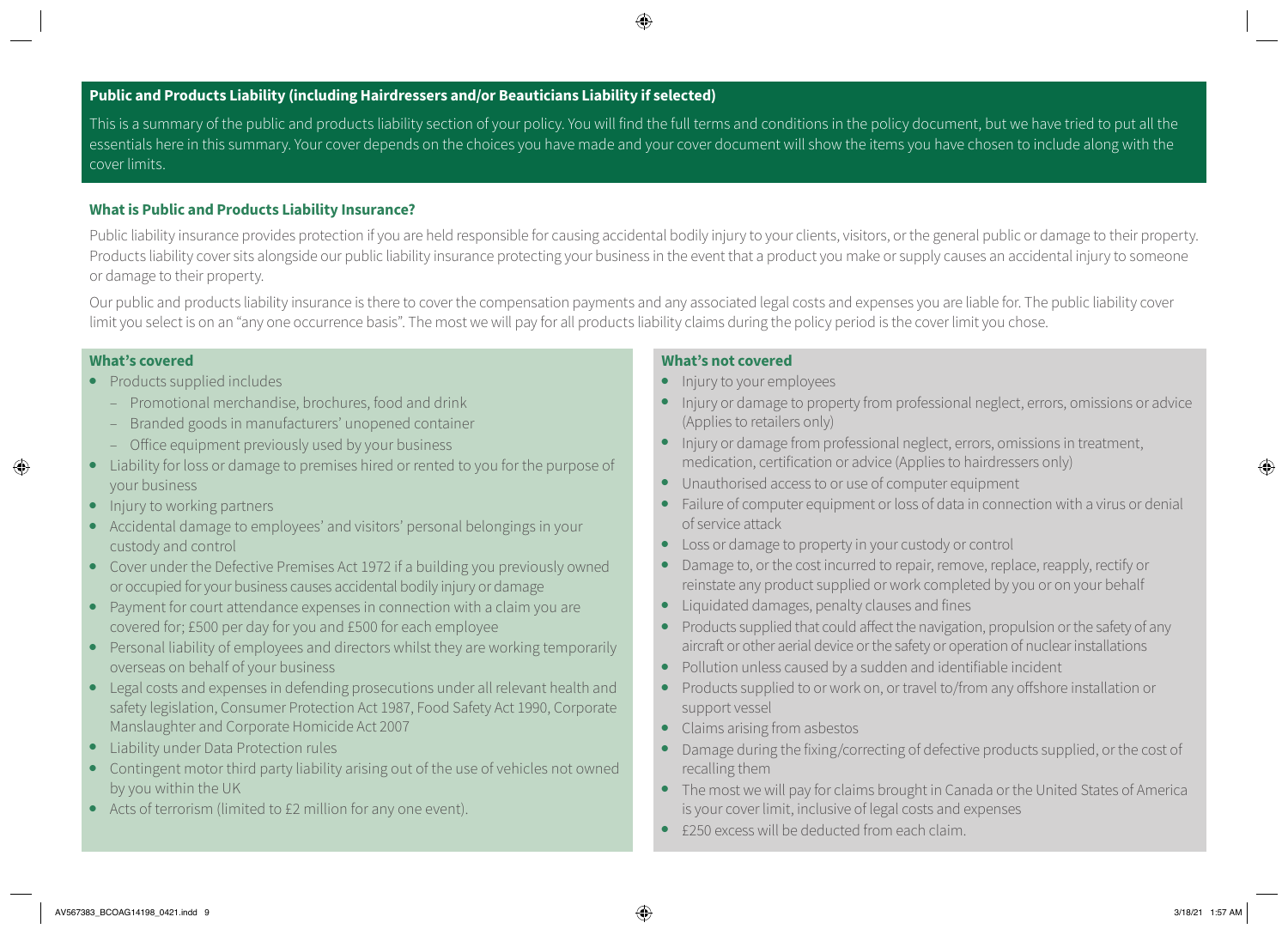## **What is Hairdressers Liability Insurance?**

This is a summary of the Hairdressers Liability cover section of your policy, which is in addition to the Public and Products Liability Insurance. You will find the full terms and conditions in the policy document, but we have tried to put all the essentials here in this summary. Your cover depends on the choices you have made and your cover document will show the items you have chosen to include along with the cover limits.

#### **What's covered**

#### **Barber**

● Washing, drying, cutting and styling of hair.

## **Hairdresser**

- Washing, drying, cutting and styling of hair
- Tinting, dyeing, bleaching, permanent waving or special treatment of hair
- Eyebrow and eyelash plucking, shaping and tinting
- Manicure and pedicure
- Ear piercing by the 'gun and stud' method.

- Skin Allergies You must obtain a medical certificate, before treatment begins, from any person who knows he or she suffers from skin allergies, which states that they may undergo treatment
- Sterilisation you must ensure that razor and clipper blades, steel combs, needles and any other item which could pierce skin while in use are thoroughly sterilised before use unless being used for the first time.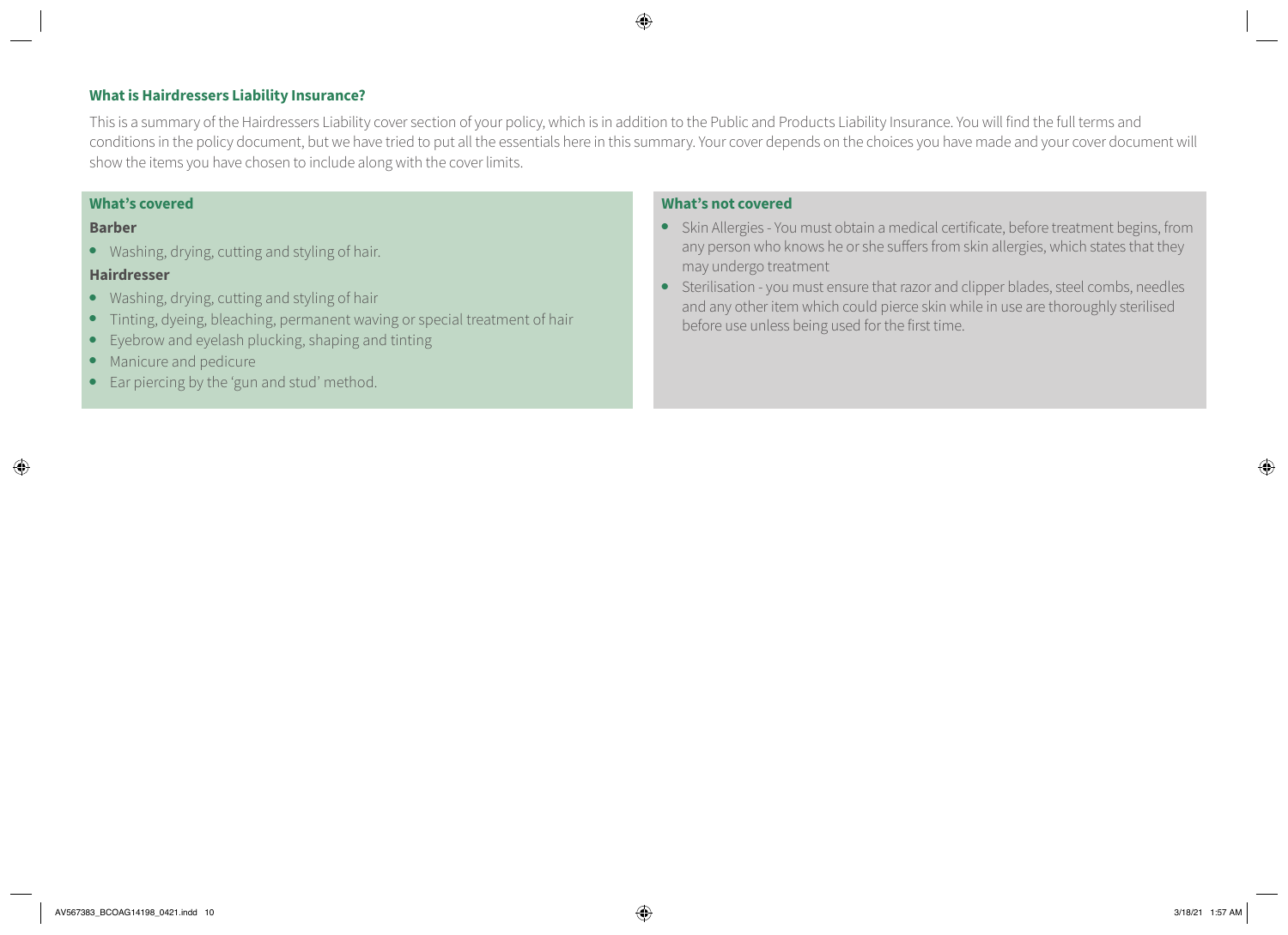## **What is Beauticians Liability Insurance?**

This is a summary of the Beauticians Liability cover section of your policy, which is in addition to the Public and Products Liability Insurance. You will find the full terms and conditions in the policy document, but we have tried to put all the essentials here in this summary. Your cover depends on the choices you have made and your cover document will show the items you have chosen to include along with the cover limits.

## **What's covered**

#### **Hair & Beauty Salon**

## Barber

- Washing, drying and cutting of hair
- Facial hot/cut throat shaving

## Hairdresser

- Hair tinting, dyeing, bleaching, permanent waving or straightening and hair conditioning treatments
- Application of hair extensions
- Eyebrow shaping, plucking, weaving, tinting and eyelash tinting, perming and extensions
- Manicure and pedicure
- Ear piercing by the 'gun and stud' method
- Application of cosmetics and facial masks (including ionisation and steam treatments)

#### Beautician

## Alternative Therapy

● Aura soma, colour therapy, crystal healing therapy, electro crystal therapy, holographic repatterning, LED therapy, reiki and spray on tans

## Aromatherapy

● Aromatherapy and bach flower remedies

## Exfoliation

● Body brushing, body scrub including salt and sugar scrubs, exfoliation, full body polish, glycolic acid treatments, micro skin abrasion, paraffin wax treatment and remedial camouflage

## Hair Removal

● Alkaline skin wash, intense pulsed light – IPL, IPL – facial rejuvenation and sugaring

- Skin Allergies You must obtain a medical certificate, before treatment begins, from any person who knows he or she suffers from skin allergies, which states that they may undergo treatment
- Sterilisation you must ensure that razor and clipper blades, steel combs, needles and any other item which could pierce skin while in use are thoroughly sterilised before use unless being used for the first time.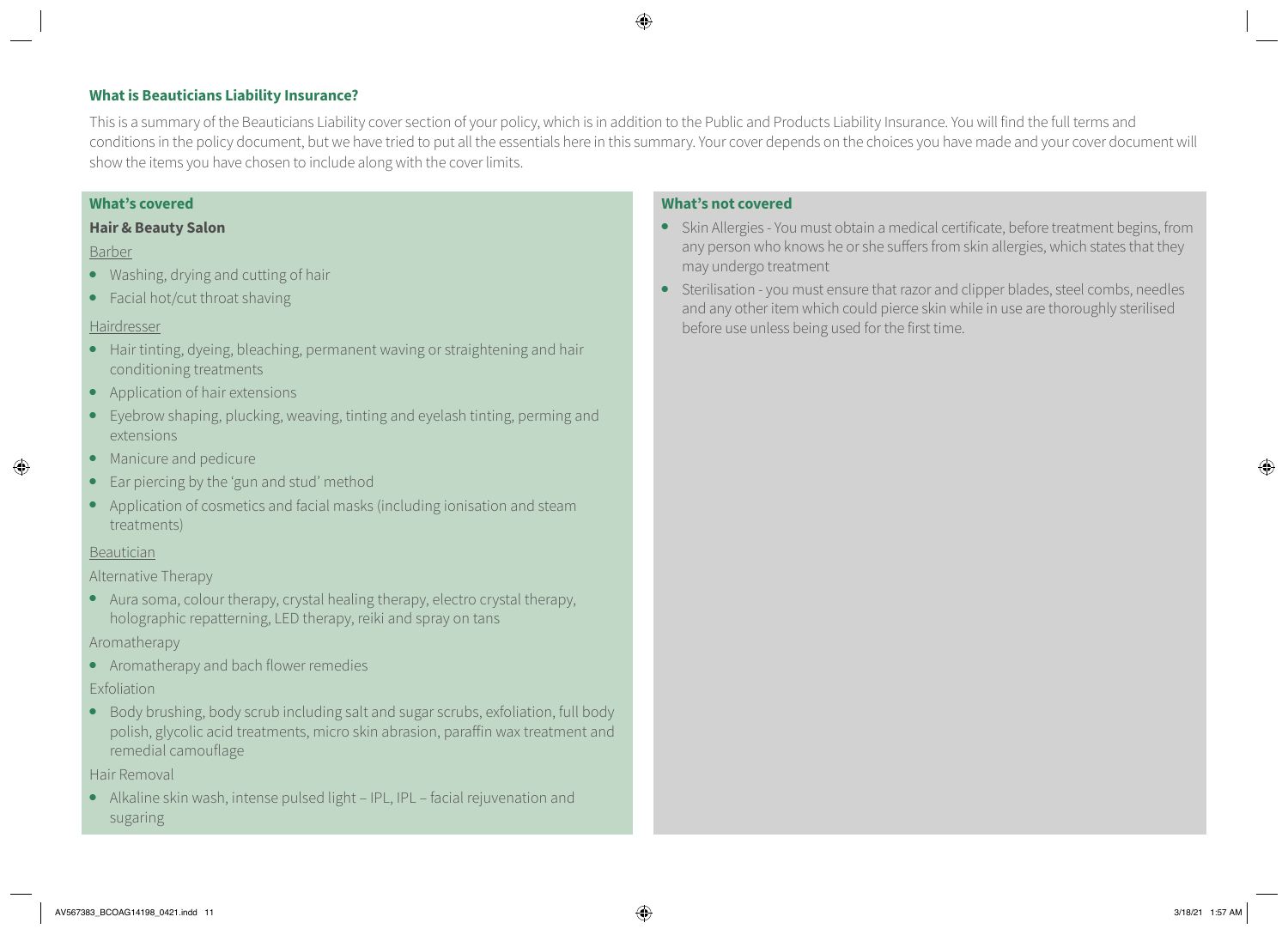#### Massage

● Ayurveda, baby massage instruction, biodynamic therapy, bowen technique, cranio-sacral therapy, daoyin Tao massage, eastern head massage, hot stone massage, Indian head massage, jin shin jyutsu, light heat energy (LHE), magnetic therapy, massage, metamorphic technique, niagara therapy massage, olys light system, rebalancing, reflexology, rolfing, shiatsu and ultrasound

## **Beauty Salon**

Alternative Therapy

● Aura soma, colour therapy, crystal healing therapy, electro crystal therapy, holographic repatterning, LED therapy, reiki and spray on tans

Aromatherapy

● Aromatherapy and bach flower remedies

Exfoliation

● Body brushing, body scrub including salt and sugar scrubs, exfoliation, full body polish, glycolic acid treatments, micro skin abrasion, paraffin wax treatment and remedial camouflage

Hair Removal

● Alkaline skin wash, intense pulsed light – IPL, IPL – facial rejuvenation and sugaring

Massage

● Ayurveda, baby massage instruction, biodynamic therapy, bowen technique, cranio-sacral therapy, daoyin tao massage, eastern head massage, hot stone massage, indian head massage, jin shin jyutsu, light heat energy (LHE), magnetic therapy, massage, metamorphic technique, niagara therapy massage, olys light system, rebalancing, reflexology, rolfing, shiatsu and ultrasound

# **Beautician**

Alternative Therapy

- Aura soma, colour therapy, crystal healing therapy, electro crystal therapy, holographic repatterning, LED therapy, reiki and spray on tans Aromatherapy
- Aromatherapy and bach flower remedies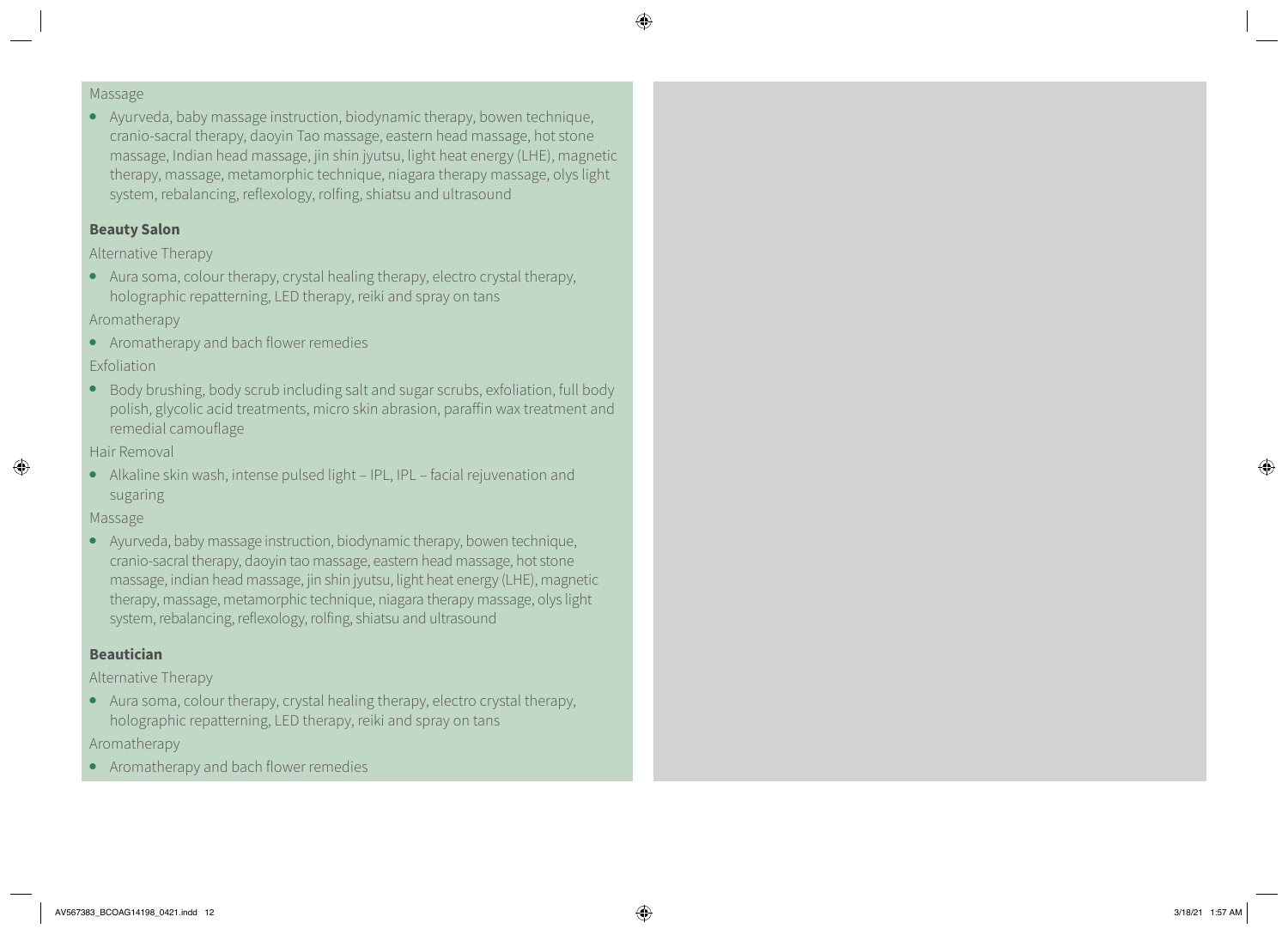# Exfoliation

● Body brushing, body scrub including salt and sugar scrubs, exfoliation, full body polish, glycolic acid treatments, micro skin abrasion, paraffin wax treatment and remedial camouflage

# Hair Removal

● Alkaline skin wash, intense pulsed light – IPL, IPL – facial rejuvenation and sugaring

# Massage

● Ayurveda, baby massage instruction, biodynamic therapy, bowen technique, cranio-sacral therapy, daoyin tao massage, eastern head massage, hot stone massage, indian head massage, jin shin jyutsu, light heat energy (LHE), magnetic therapy, massage, metamorphic technique, niagara therapy massage, olys light system, rebalancing, reflexology, rolfing, shiatsu and ultrasound

# **Nail Technician**

● Manicure and pedicure

# **Eyelash & Eyebrow Technician**

● Eyebrow shaping, plucking, weaving, tinting and eyelash tinting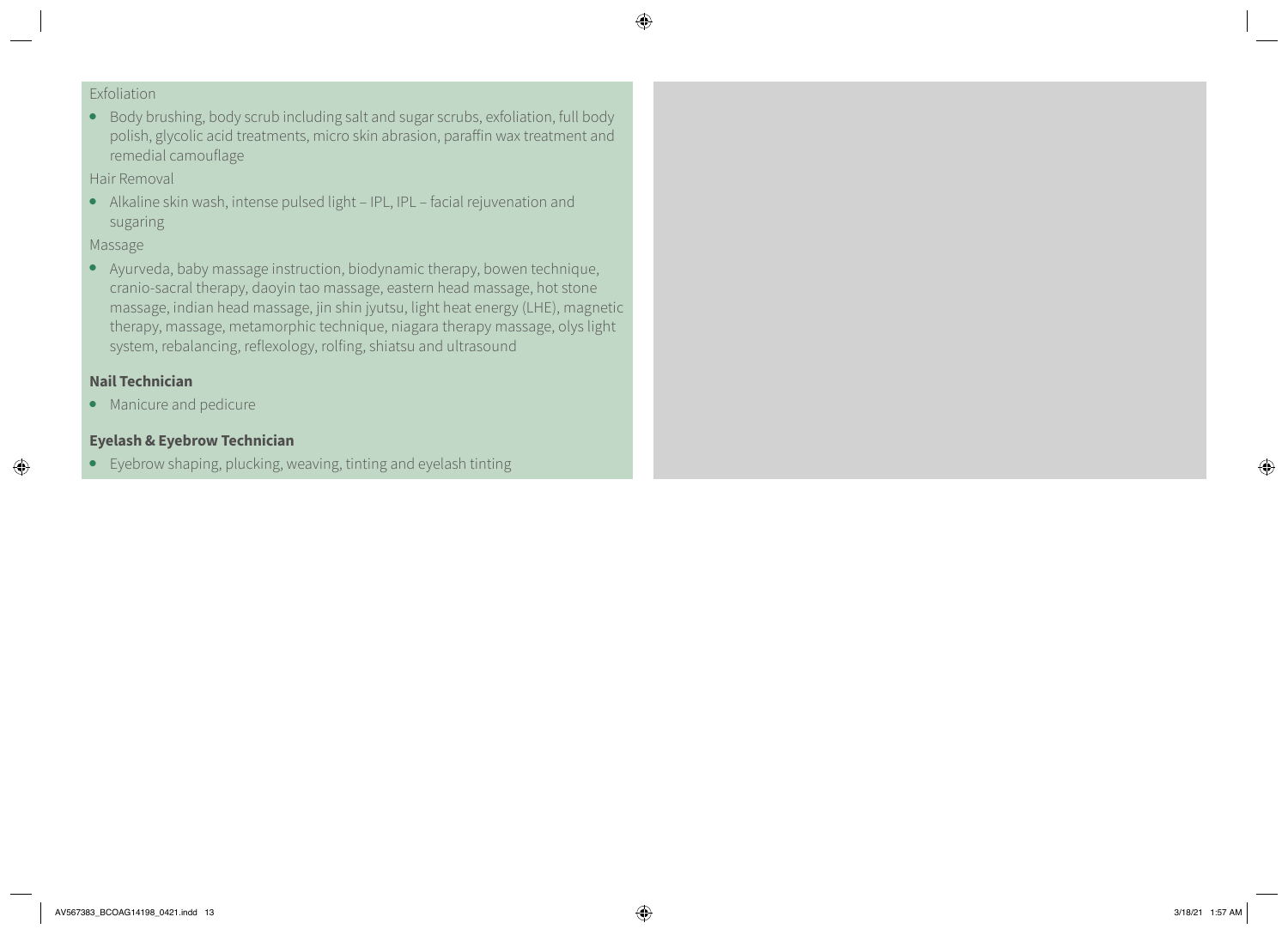# **Employers' Liability**

This is a summary of the employers' liability section of your policy. You will find the full terms and conditions in the policy document, but we have tried to put all the essentials here in this summary. Your cover depends on the choices you have made and your cover document will show the items you have chosen to include along with the cover limits.

## **What is Employers' Liability Insurance?**

Employers' liability insurance protects your business against the cost of compensating an employee and any associated legal fees if they're injured or become ill as a result of their work. If you employ staff you're responsible for their health and safety during work time and are required by law to have employers' liability insurance. You can be fined £2,500 for every day you are not properly insured. The compulsory level of insurance cover required is £5 million although our policy provides £10 million as standard.

### **What's covered**

- £10 million cover limit
- Employees on work experience and government schemes
- Worldwide cover for employees who are temporarily working overseas (excluding construction trades)
- Legal costs and expenses in defending prosecutions under all relevant health and safety legislation, Consumer Protection Act 1987, Food Safety Act 1990, Corporate Manslaughter and Corporate Homicide Act 2007
- Payment for court attendance expenses in connection with a claim you are covered for; £500 per day for you and £500 for each employee
- Acts of terrorism (limited to £5 million for any one event).

### **What's not covered**

- Work in or on or travel to or from any offshore installation or support vessel
- Injury to an employee travelling in or on, or getting into or out of, a vehicle where any Road Traffic Act legislation applies
- Liquidated damages, penalty clauses, or fines.

#### **NOTE**

Employers' Liability is only available if you have bought our Public and Products Liability insurance.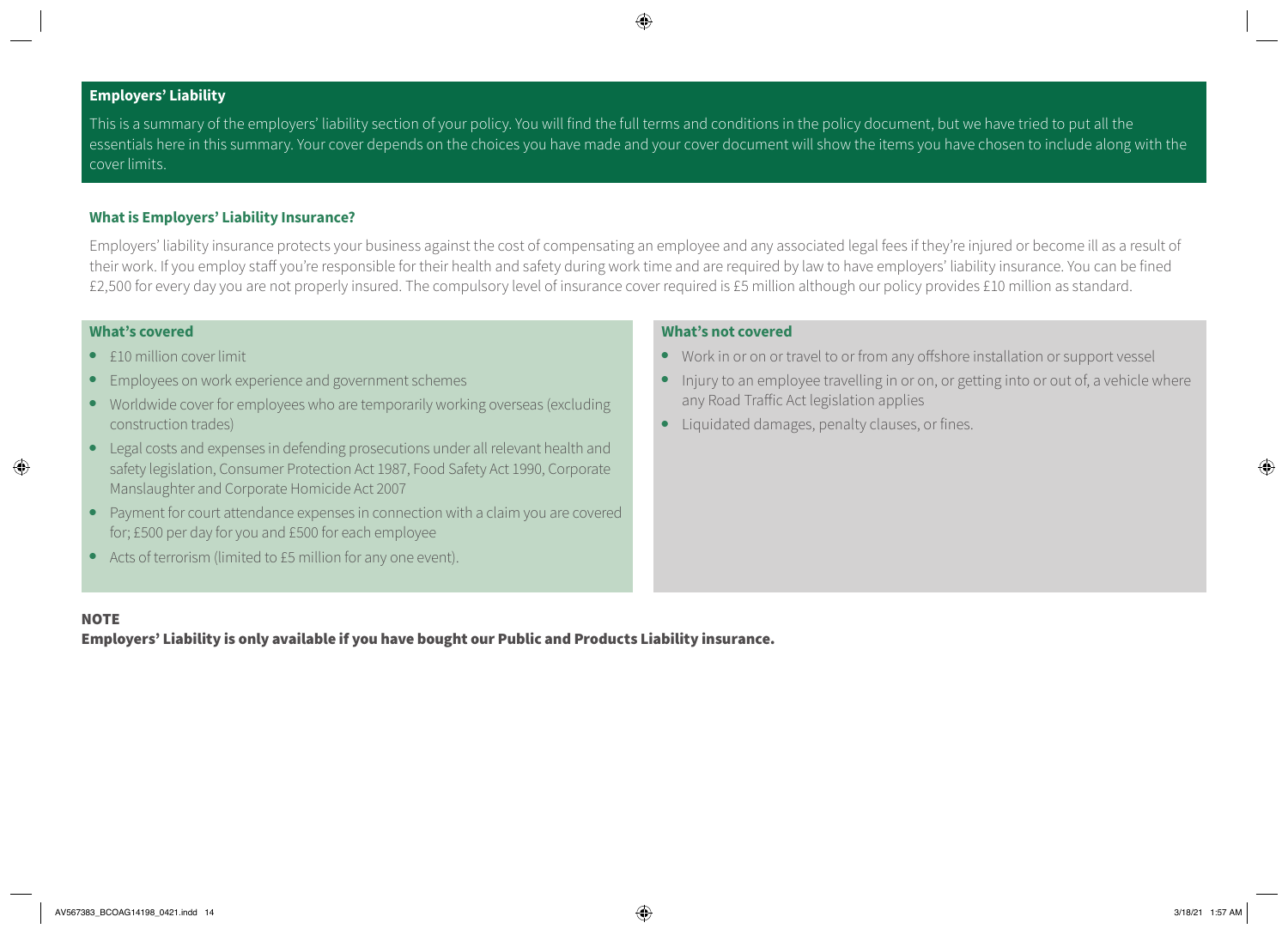### **Professional Indemnity**

This is a summary of the professional indemnity cover section of your policy. You will find the full terms and conditions in the policy document, but we have tried to put all the essentials here in this summary. Your cover depends on the choices you have made and your cover document will show the items you have chosen to include along with the cover limits.

#### **What is Professional Indemnity Insurance?**

Professional indemnity insurance is important for businesses that offer professional advice, design or consultancy services. It is sometimes called "errors and omissions" insurance and covers you in the event that you make a mistake, give wrong advice or provide poor service that causes financial loss to a client or customer who then claims for compensation. Even if your business has done nothing wrong, professional indemnity insurance will cover the legal costs necessary to defend you against allegations and protect your business' reputation.

Professional indemnity cover is on a "claims made" basis and only covers you for claims first made against you during the period of insurance.

#### **What's covered**

- If your business has been operating with professional indemnity insurance we will provide cover for the work you have done in the past as long as there's not been a break in cover between your old and new policy
- Cover is provided for work in respect of any business acquired during the policy period where the fee income of the acquired business does not exceed £50,000
- Liability arising from services as part of a joint venture
- Cover for the rectification costs of lost or damaged documents or data
- Legal defence costs and claims for compensation arising from mistakes in your work for a client or you fail in your duty of care as a professional
- A employee commits a dishonest or fraudulent act
- You have used material about an individual that causes offence or breaches their confidentiality
- Breach of contract
- Breach of statute
- Representation at official proceedings relating to issues which may later become a claim.

## **What's not covered**

- Claims and circumstances known at the inception of cover
- Insolvency or bankruptcy of the Insured
- The most we will pay for claims brought in Canada or the United States of America is your cover limit, inclusive of legal costs and expenses
- Claims caused by computer viruses
- £250 excess will be deducted from each and every claim.

#### **NOTE**

**Professional Indemnity insurance is available if you have bought our Buildings and Contents and/or Public and Products Liability insurance Cover is currently not available for professions which are required to hold compulsory professional indemnity insurance (such as accountants, architects, solicitors or surveyors) or require design & build cover.**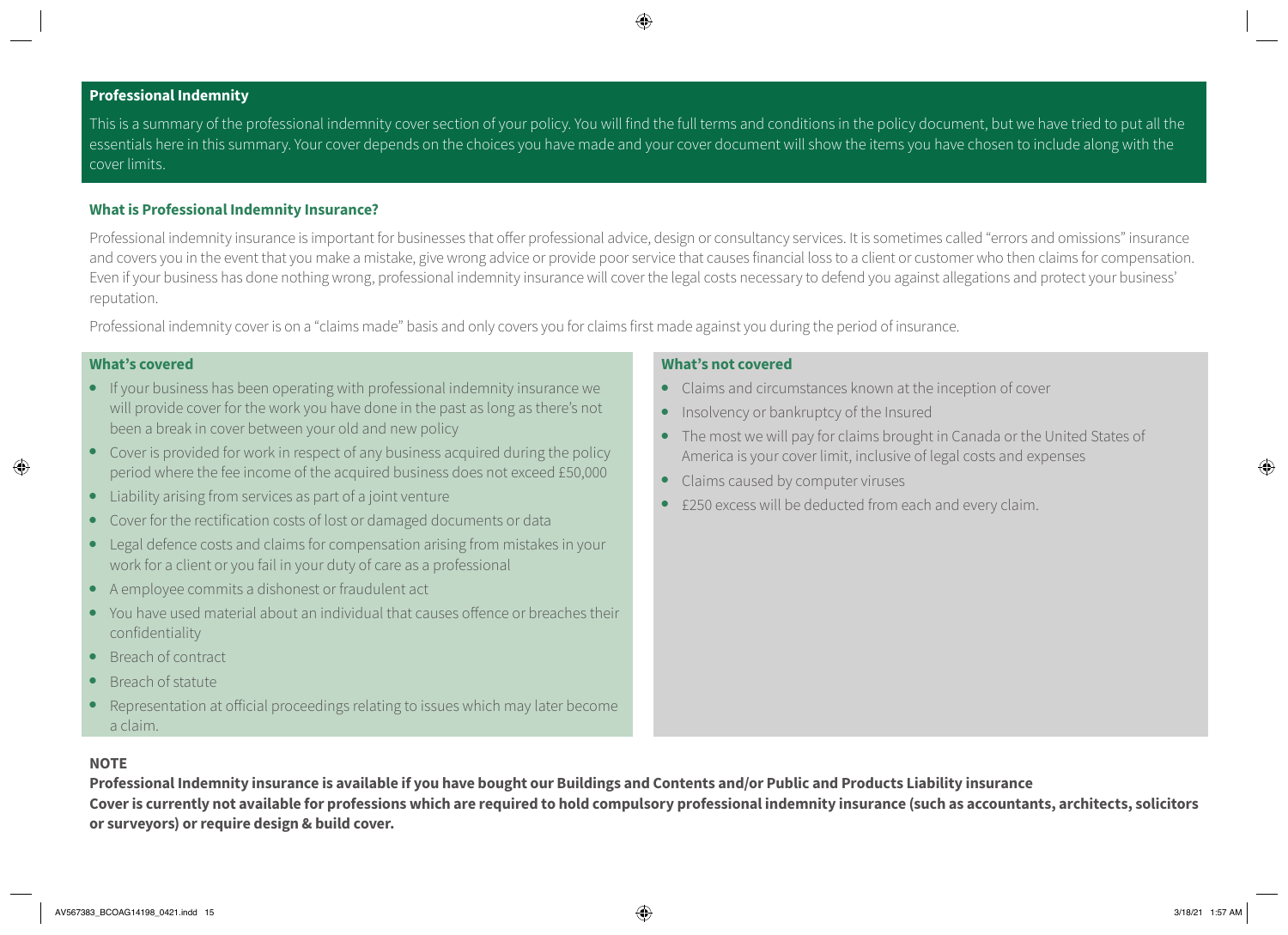# **Important Questions**

### **How long does my Aviva Business Insurance run for?**

Your policy will remain in force for 12 months from the date of commencement (or as otherwise shown on your Insurance Cover Document) and for any period for which you renew the policy, as long as you continue to pay your premium.

#### **How do I make a claim?**

Should you need to make a claim please phone our help line(s) on:

- **0345 030 7074** for all claims relating to Buildings, Stock, Contents & Electronic Equipment, Business Income, Money and Assault, Temperature Controlled Stock, Stock in Transit and Loss of Alcohol Licence
- **0345 030 7563** for all Liability claims
- **0207 157 2569** for all Professional Indemnity claims

Please have your policy number to hand when calling.

## **What happens if I want to cancel my policy?**

If you wish to cancel and the insurance cover has not yet commenced, you will be entitled to a full refund of the premium paid.

Alternatively, if you wish to cancel and the insurance cover has already commenced providing there have been no claims made under the policy, there are no claims under consideration and no incidents which you are aware of that are likely to result in a claim, you will be entitled to a refund of the premium paid, less a proportionate deduction for the time we have provided cover.

To cancel your policy, please contact us Monday to Friday 9:00am - 5:00pm (bank holidays 10:00am - 4:00pm) on **0800 302 9507**.

#### **How do I make a complaint?**

We hope that you will be very happy with the service that we provide. However, if for any reason you are unhappy with it, we would like to hear from you. In the first instance, please contact us on **0800 302 9507**.

We are covered by the Financial Ombudsman Service. If you have complained to us and we have been unable to resolve your complaint, you may refer it to this independent body. Following the complaints procedure does not affect your right to take legal action.

## **Would I receive compensation if Aviva were unable to meet its liabilities?**

We are members of the Financial Services Compensation Scheme (FSCS). You may be entitled to compensation from this scheme if we cannot meet our obligations, depending on the type of insurance and the circumstances of your claim.

## **Our credentials and commitment to you**

When you choose Aviva, your business is protected by the financial strength of the UK's largest commercial insurer and the market leader in business insurance solutions. Aviva is the world's seventh-largest insurance group and the biggest in the UK. It is one of the leading providers of life and pensions products to Europe and has substantial businesses elsewhere around the world.

## **Telephone Call Charges and Recording**

Calls to 0800 numbers from UK landlines and mobiles are free. The cost of calls to 03 prefixed numbers are charged at national call rates (charges may vary dependent on your network provider) and are usually included in inclusive minute plans from landlines and mobiles.

For our joint protection calls may be recorded and/or monitored.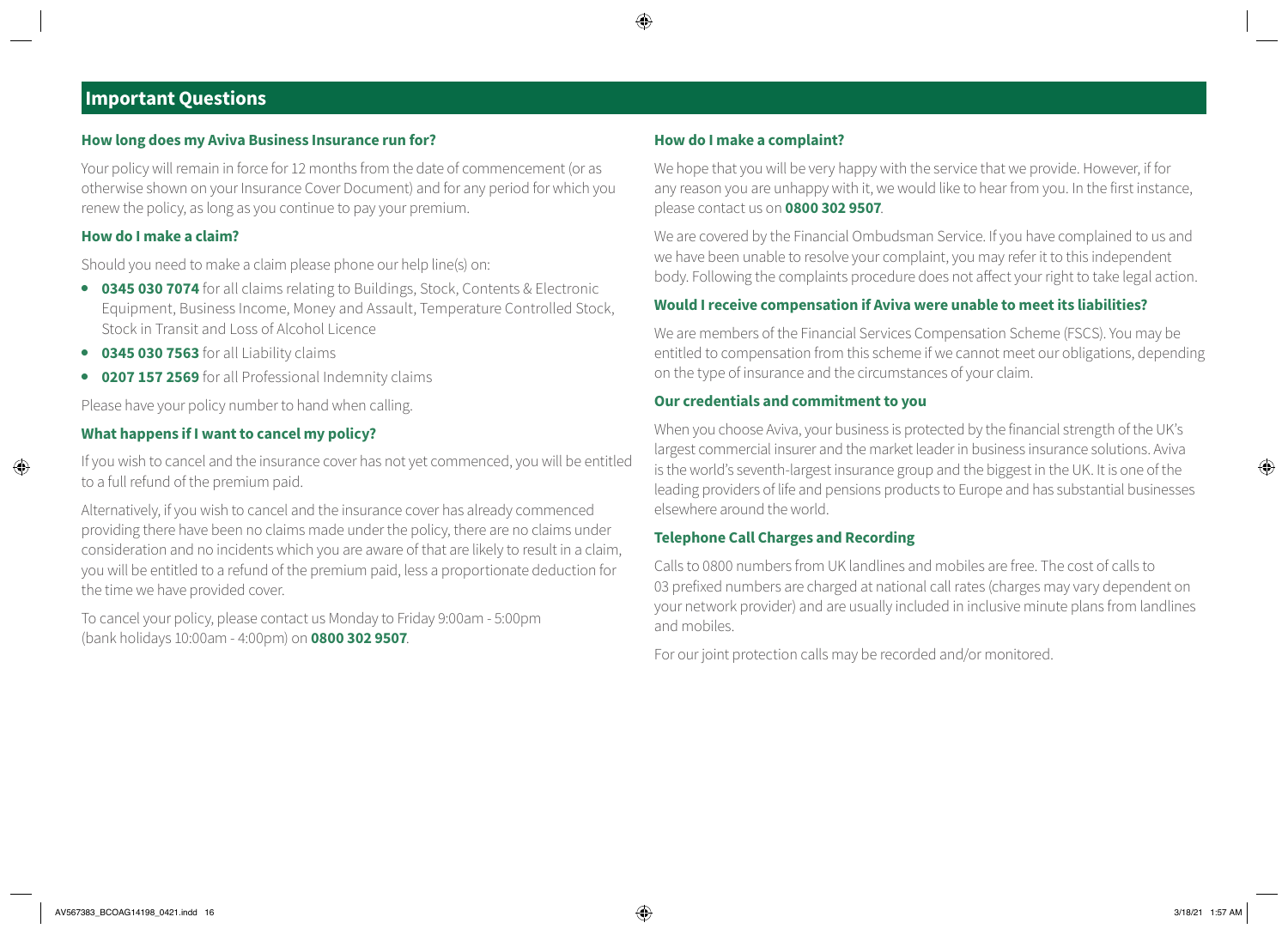# **Additional Product Information**

These items should be read in conjunction with your policy documents.

## **Where am I covered?**

This will depend on the product and choices you have made, please refer to the Summary of Cover and Policy Booklet for details of where you are covered.

## **What are my obligations?**

This is a summary of your main obligations under the policy.

- You must make a fair presentation of the risk to us, which includes telling us of any circumstances which we would take into account in our assessment or acceptance of this insurance – If you fail to make a fair presentation of risk this could affect the extent of cover provided or invalidate your policy
- You must also make a fair presentation to us in connection with any variations, e.g. changes you wish to make to your policy
- You must take all reasonable precautions to prevent loss or damage, and comply with any security or other loss prevention conditions in your policy documents
- You must notify us promptly of any event which might lead to a claim and follow the claims procedure set out in your policy
- For further details and any specific obligations relating to your trade or business activities following our assessment of your risk, please refer to your policy documents.

## **When and how do I pay?**

Payment options are shown at time of purchase.

## **How do I cancel the contract?**

You can cancel your policy at any time during your period of cover, subject to the notice period shown in your policy.

To cancel your policy, please contact us Monday to Friday 9:00am – 5:00pm (bank holidays 10:00am to 4:00pm) on **0800 302 9507**.